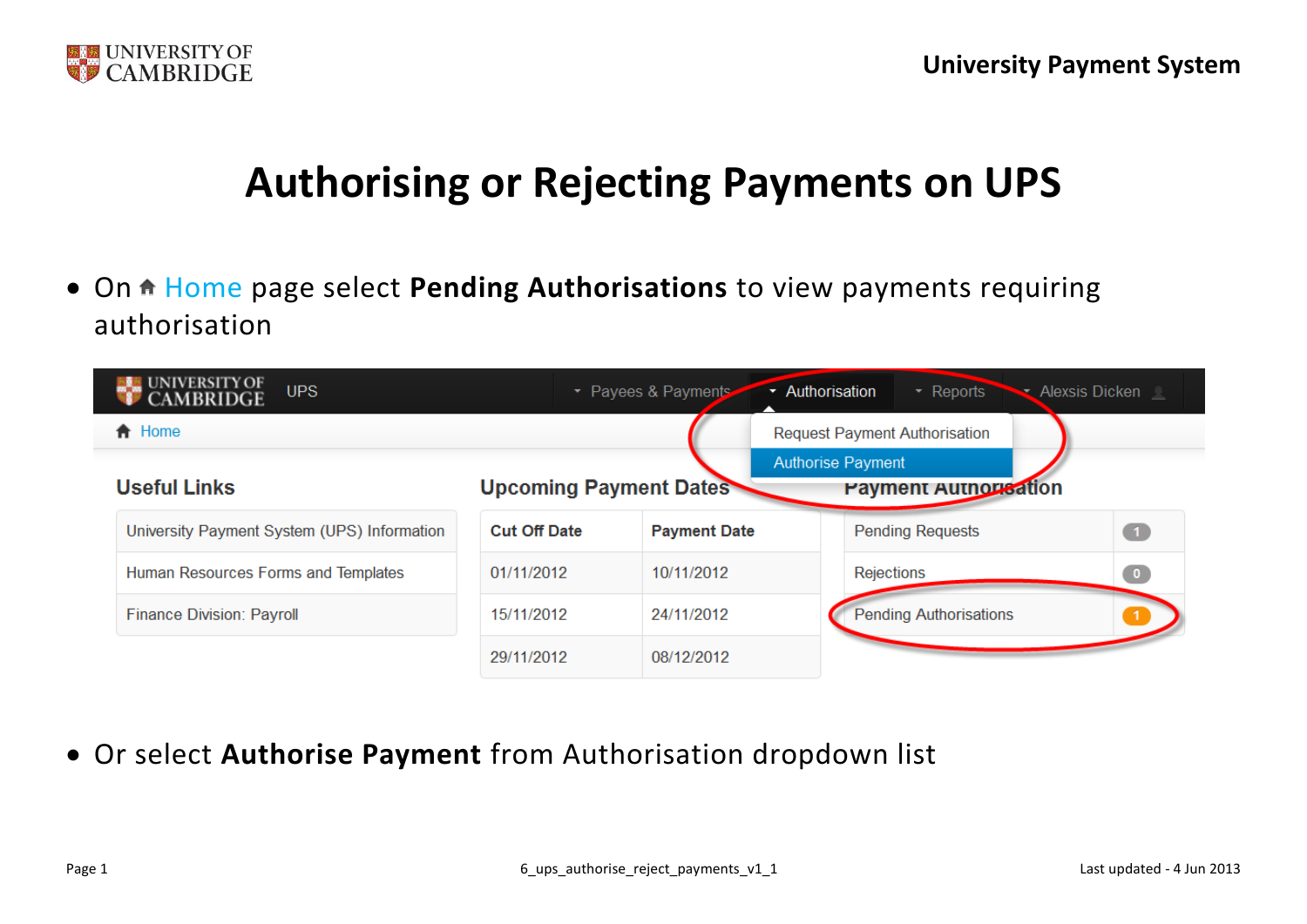

 $\overline{\phantom{a}}$ 

You can use the **Search** box to search within the Authorise Payment list

|                | UNIVERSITY OF<br>CAMBRIDGE        |                                            | University Payments System          |                   |                               | • Payees & Payments      | Authorisation                 |          | $\sim$ Reports        | $\blacktriangleright$ Alexsis Dicken $\perp$ |                          |
|----------------|-----------------------------------|--------------------------------------------|-------------------------------------|-------------------|-------------------------------|--------------------------|-------------------------------|----------|-----------------------|----------------------------------------------|--------------------------|
|                |                                   | ↑ Home / Authorisation / Authorise Payment |                                     |                   |                               |                          |                               |          |                       |                                              |                          |
|                | <b>Authorise Payment</b>          |                                            |                                     |                   |                               |                          | Selection Count: 1            |          | Select All            |                                              | <b>O</b> Deselect All    |
|                | $\leftarrow$ Previous             | $\mathbf{1}$<br>Next $\rightarrow$         | Export                              |                   | Showing 1 to 2 of 2 entries   |                          |                               |          | Search:               |                                              |                          |
| #              | Created $\Lambda$<br><b>CRSid</b> | A<br>Payee                                 | Payment<br>$\blacktriangle$<br>Date | <b>Department</b> | <b>Payment</b><br><b>Type</b> | <b>Cost Code</b>         | Payment<br><b>Description</b> | Amount   | <b>Status</b>         | <b>Action</b>                                | <b>Select</b>            |
| 1              | <b>AAN29</b>                      | Smith, Mark<br>(S0005161)                  | 10/11/2012                          | EA                | <b>WA03</b>                   | U.EA.ECJX.GAAA.BBAA.0000 | Teaching                      | £ 504.00 | $\blacksquare$        | Actions ▼                                    | $\overline{\phantom{a}}$ |
| $\overline{2}$ | AAN29                             | Smith, Mark<br>(S0005161)                  | 10/11/2012                          | EA                | WA04e                         | U.EA.ECJX.GAAA.ESGF.0000 | Postage                       | £15.90   | $\vert \bullet \vert$ | Actions ▼                                    | M                        |
|                | $\leftarrow$ Previous             | $\mathbf{1}$<br>$Next \rightarrow$         |                                     |                   |                               |                          |                               |          |                       | 25<br>$\vert \cdot \vert$                    | rows per page            |
|                |                                   |                                            |                                     |                   |                               |                          |                               |          |                       |                                              |                          |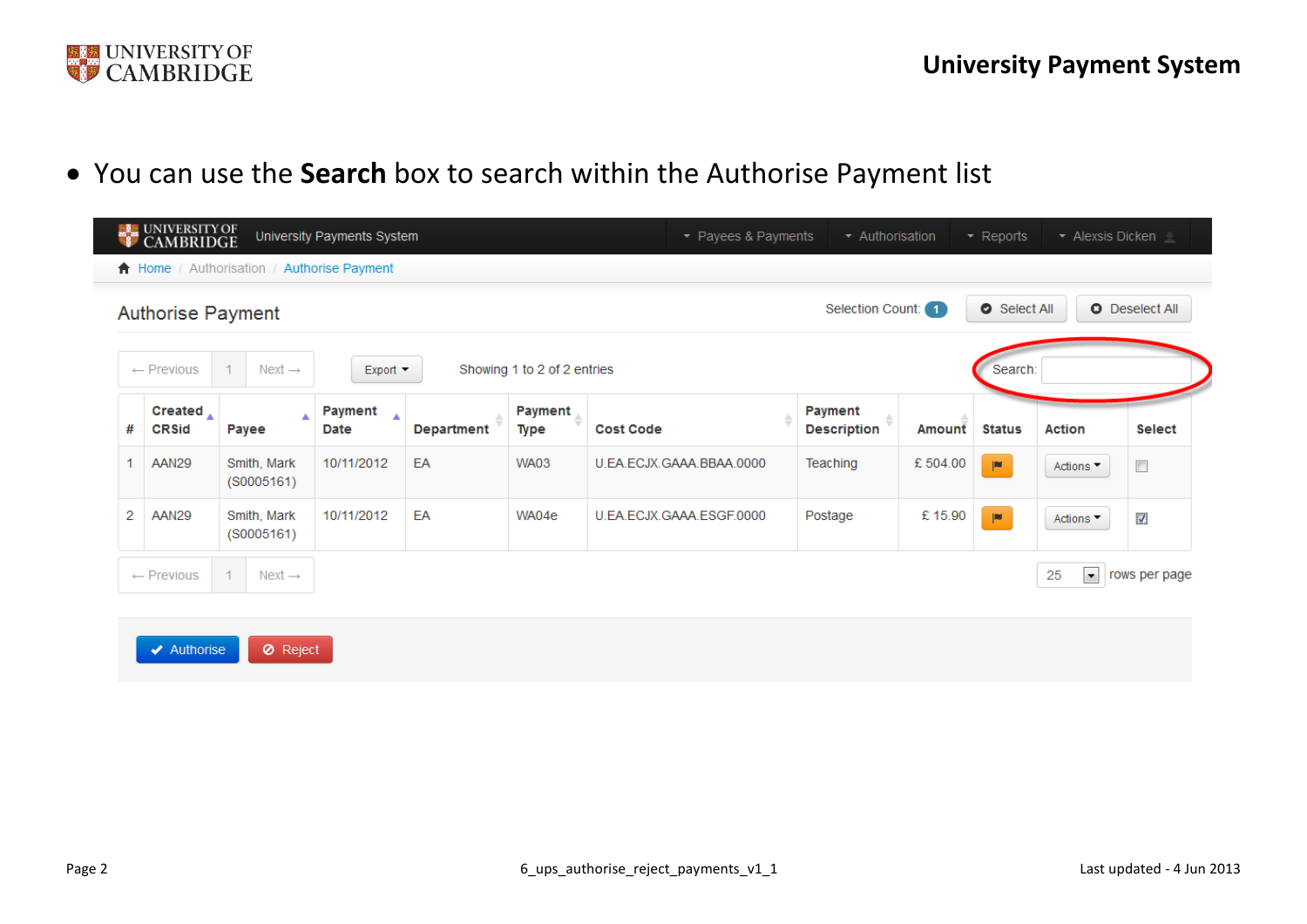

To view full Payment details and Payment Details for a Payee, click on any details in row

|   | <b>Authorise Payment</b>          |                           |                               |            |                             |                          | Selection Count: 1                   |                      | Select All            |                              | <b>O</b> Deselect All    |
|---|-----------------------------------|---------------------------|-------------------------------|------------|-----------------------------|--------------------------|--------------------------------------|----------------------|-----------------------|------------------------------|--------------------------|
|   | $\leftarrow$ Previous             | Next $\rightarrow$        | $Export -$                    |            | Showing 1 to 2 of 2 entries |                          |                                      |                      | Search:               |                              |                          |
| # | Created $\Lambda$<br><b>CRSid</b> | Payee                     | <b>Payment</b><br><b>Date</b> | Denartment | Payment<br>Tuno             | Cost Code                | <b>Payment</b><br><b>Description</b> | <b>Amount</b> Status |                       | <b>Action</b>                | <b>Select</b>            |
|   | AAN29                             | Smith, Mark<br>(S0005161) | 10/11/2012                    | EA         | <b>WA03</b>                 | U.EA.ECJX.GAAA.BBAA.0000 | Teaching                             | £504.00              | $\vert \bullet \vert$ | Actions ▼                    | $\overline{\phantom{a}}$ |
| 2 | AAN29                             | Smith, Mark<br>(S0005161) | 10/11/2012                    | EA         | WA04e                       | U.EA.ECJX.GAAA.ESGF.0000 | Postage                              | £15.90               | $\blacksquare$        | Actions $\blacktriangledown$ | V                        |
|   | $\leftarrow$ Previous             | $Next \rightarrow$        |                               |            |                             |                          |                                      |                      |                       | $\bullet$<br>25              | rows per page            |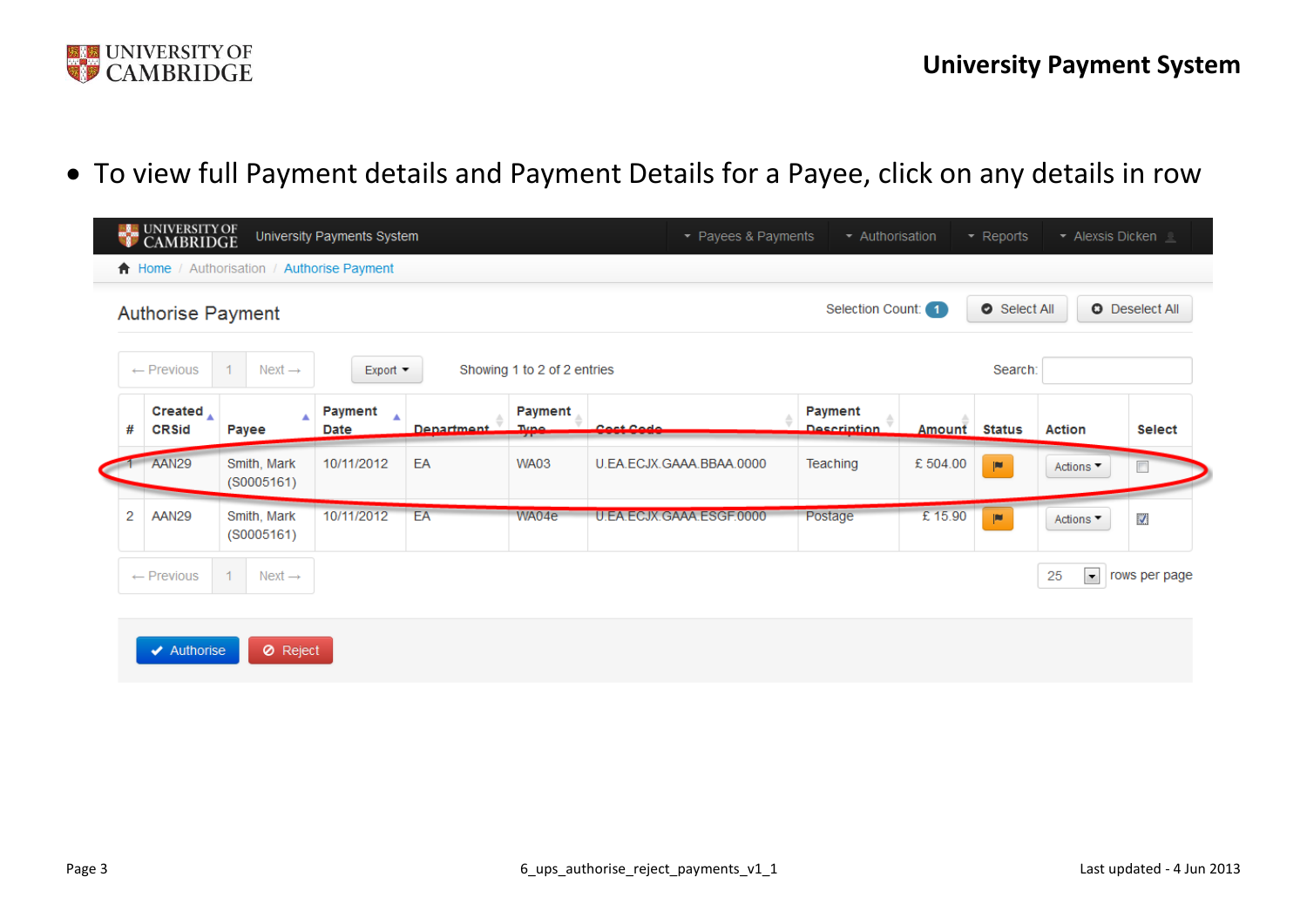

 $\bullet$  To close this window, click on  $\vert \times \vert$  in bottom right hand corner

|                | <b>Person Reference</b><br>Name<br><b>Date of Birth</b><br><b>NI Number</b> | S0005161<br>Smith, Mark<br>20/05/1960<br>AB123456A |                                        |                  | <b>Status</b>       | <b>Payment Method</b><br><b>Sort Code</b><br><b>Account Number</b> | <b>Worker Agreement</b><br><b>BACS</b><br>111003 - Halifax (Blackpool 20 Clifton St)<br>12345678 |               |   |
|----------------|-----------------------------------------------------------------------------|----------------------------------------------------|----------------------------------------|------------------|---------------------|--------------------------------------------------------------------|--------------------------------------------------------------------------------------------------|---------------|---|
|                | <b>Payment Date</b>                                                         | 24/11/2012                                         |                                        |                  |                     |                                                                    |                                                                                                  |               |   |
| #              | <b>Department</b>                                                           | <b>Payment Type</b>                                | <b>Start Date /</b><br><b>End Date</b> | <b>Earn Date</b> | <b>No. Sessions</b> | <b>Hrs Worked</b>                                                  | Cost Code /<br><b>Payment Description</b>                                                        | <b>Amount</b> |   |
| 1              | AB<br>$\tau$                                                                | Insufficient security to view payment details.     |                                        |                  |                     |                                                                    |                                                                                                  |               | P |
| $\overline{2}$ | $\mathsf{E}\mathsf{A}$<br>$\tau$                                            | $WA03 - *$                                         | 15/10/2012                             | 19/10/2012       | $\sqrt{5}$          | 14.00                                                              | U.EA.ECJX.GAAA.BBAA.0000                                                                         | 504.00        | P |
|                |                                                                             |                                                    | 19/10/2012                             |                  |                     |                                                                    | Teaching                                                                                         |               |   |
|                |                                                                             |                                                    |                                        |                  |                     |                                                                    |                                                                                                  |               |   |
|                |                                                                             |                                                    |                                        |                  |                     |                                                                    |                                                                                                  |               |   |
|                |                                                                             |                                                    |                                        |                  |                     |                                                                    |                                                                                                  |               |   |
|                |                                                                             |                                                    |                                        |                  |                     |                                                                    |                                                                                                  |               |   |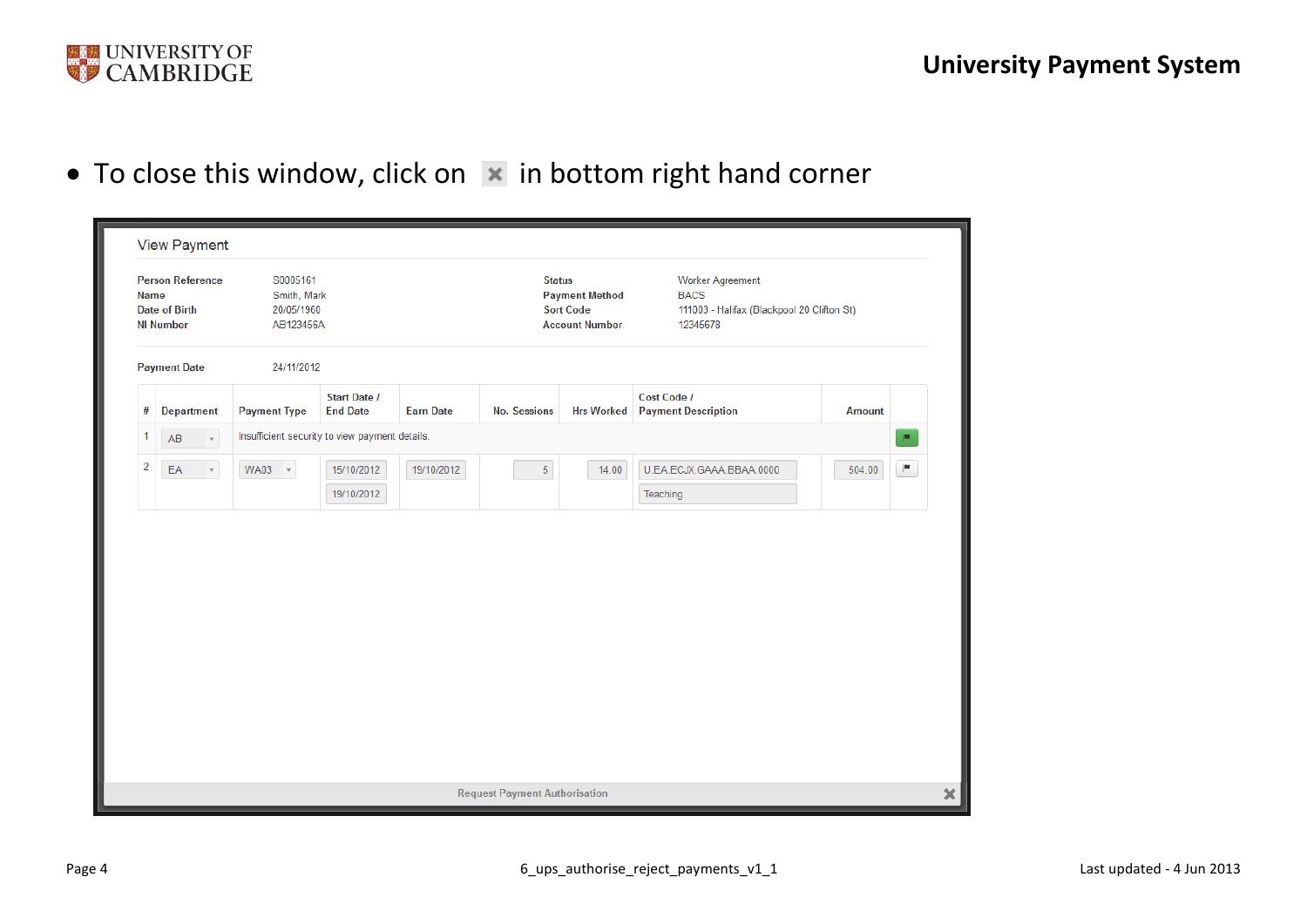

• Select which payments you want to Authorise using **a** or **o** Select All and click ← Authorise

|   | <b>Authorise Payment</b> |                                    |                                            |                   |                             |                          | Selection Count: 1            |         | Select All     |                                | <b>O</b> Deselect All |
|---|--------------------------|------------------------------------|--------------------------------------------|-------------------|-----------------------------|--------------------------|-------------------------------|---------|----------------|--------------------------------|-----------------------|
|   | $\leftarrow$ Previous    | $\mathbf{1}$<br>$Next \rightarrow$ | Export $\blacktriangledown$                |                   | Showing 1 to 2 of 2 entries |                          |                               |         | Search:        |                                |                       |
| # | Created<br><b>CRSid</b>  | Payee                              | Payment<br>$\blacktriangle$<br><b>Date</b> | <b>Department</b> | Payment<br><b>Type</b>      | <b>Cost Code</b>         | Payment<br><b>Description</b> | Amount  | <b>Status</b>  | <b>Action</b>                  | <b>Select</b>         |
|   | AAN29                    | Smith, Mark<br>(S0005161)          | 10/11/2012                                 | EA                | <b>WA03</b>                 | U.EA.ECJX.GAAA.BBAA.0000 | Teaching                      | £504.00 | $\blacksquare$ | Actions ▼                      | M                     |
| 2 | AAN29                    | Smith, Mark<br>(S0005161)          | 10/11/2012                                 | EA                | WA04e                       | U.EA.ECJX.GAAA.ESGF.0000 | Postage                       | £15.90  | p              | Actions ▼                      | $\Box$                |
|   | $\leftarrow$ Previous    | $\mathbf{1}$<br>$Next \rightarrow$ |                                            |                   |                             |                          |                               |         |                | $\overline{\phantom{a}}$<br>25 | rows per page         |

 If you have future dated payments, you may wish to authorise these nearer the payment deadline, as once a payment is authorised it cannot be amended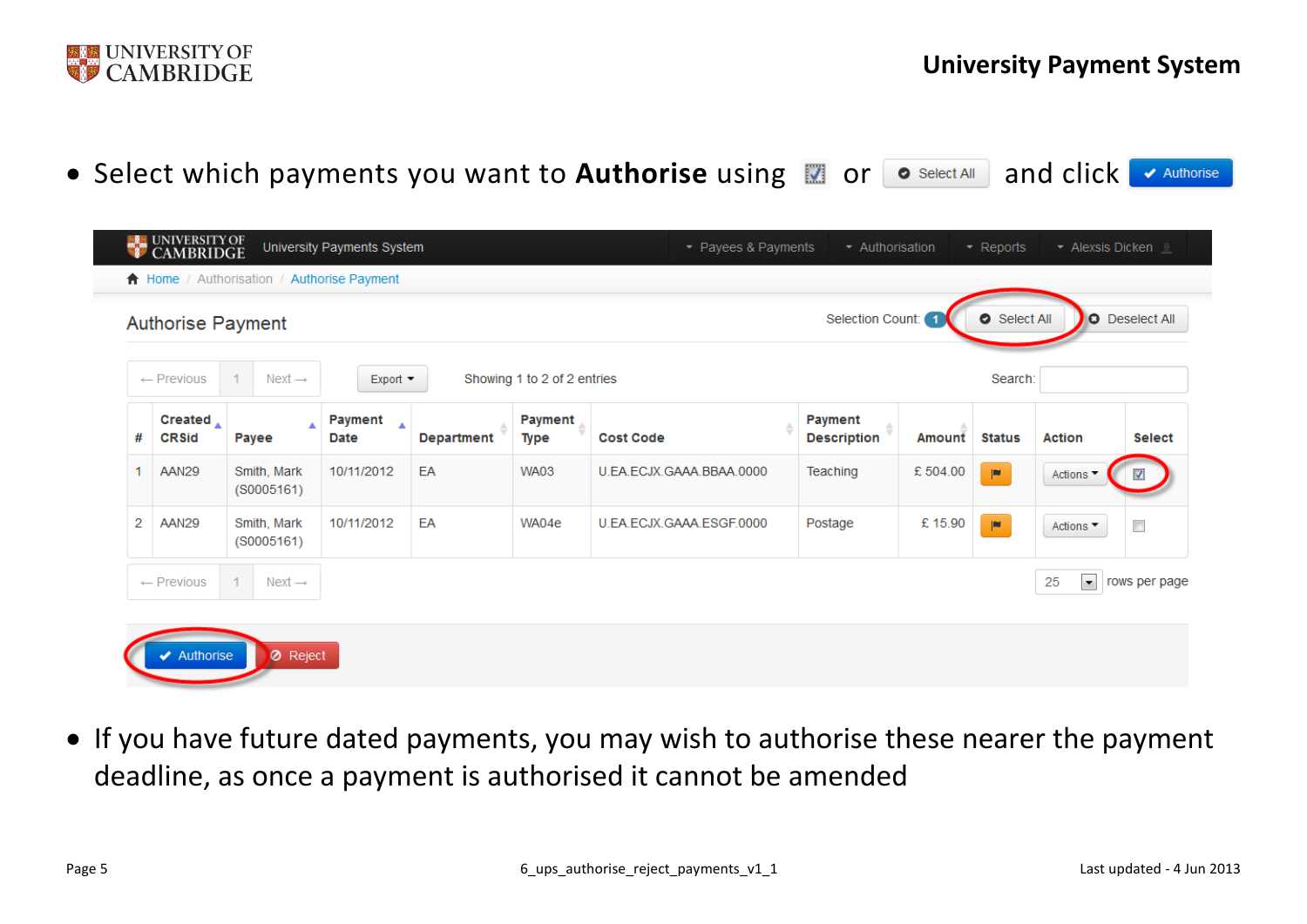

• Select which payments you want to Reject using **the order of Select All and click a Reject** 

|   | <b>UNIVERSITY OF</b><br><b>CAMBRIDGE</b><br>$\bigwedge$ Home / Authorisation / |                           | University Payments System<br><b>Authorise Payment</b> |                   |                             | • Payees & Payments      | Authorisation                 |         | $\overline{\phantom{a}}$ Reports | - Alexsis Dicken          |                         |
|---|--------------------------------------------------------------------------------|---------------------------|--------------------------------------------------------|-------------------|-----------------------------|--------------------------|-------------------------------|---------|----------------------------------|---------------------------|-------------------------|
|   | <b>Authorise Payment</b>                                                       |                           |                                                        |                   |                             |                          | Selection Count: 1            |         | Select All                       |                           | <b>O</b> Deselect All   |
|   | $\leftarrow$ Previous                                                          | $Next \rightarrow$        | $Export =$                                             |                   | Showing 1 to 2 of 2 entries |                          |                               |         | Search:                          |                           |                         |
| # | Created<br><b>CRSid</b>                                                        | Payee                     | Payment<br>Date                                        | <b>Department</b> | <b>Payment</b><br>Type      | <b>Cost Code</b>         | Payment<br><b>Description</b> | Amount  | <b>Status</b>                    | <b>Action</b>             | <b>Select</b>           |
|   | AAN29                                                                          | Smith, Mark<br>(S0005161) | 10/11/2012                                             | EA                | <b>WA03</b>                 | U.EA.ECJX.GAAA.BBAA.0000 | Teaching                      | £504.00 | $\blacksquare$                   | Actions ▼                 | $\Box$                  |
| 2 | AAN29                                                                          | Smith, Mark<br>(S0005161) | 10/11/2012                                             | EA                | WA04e                       | U.EA.ECJX.GAAA.ESGF.0000 | Postage                       | £15.90  | $\blacksquare$                   | Actions <sup>-</sup>      | $\overline{\mathbf{v}}$ |
|   | $\leftarrow$ Previous                                                          | 1.<br>$Next \rightarrow$  |                                                        |                   |                             |                          |                               |         |                                  | $\vert \cdot \vert$<br>25 | rows per page           |

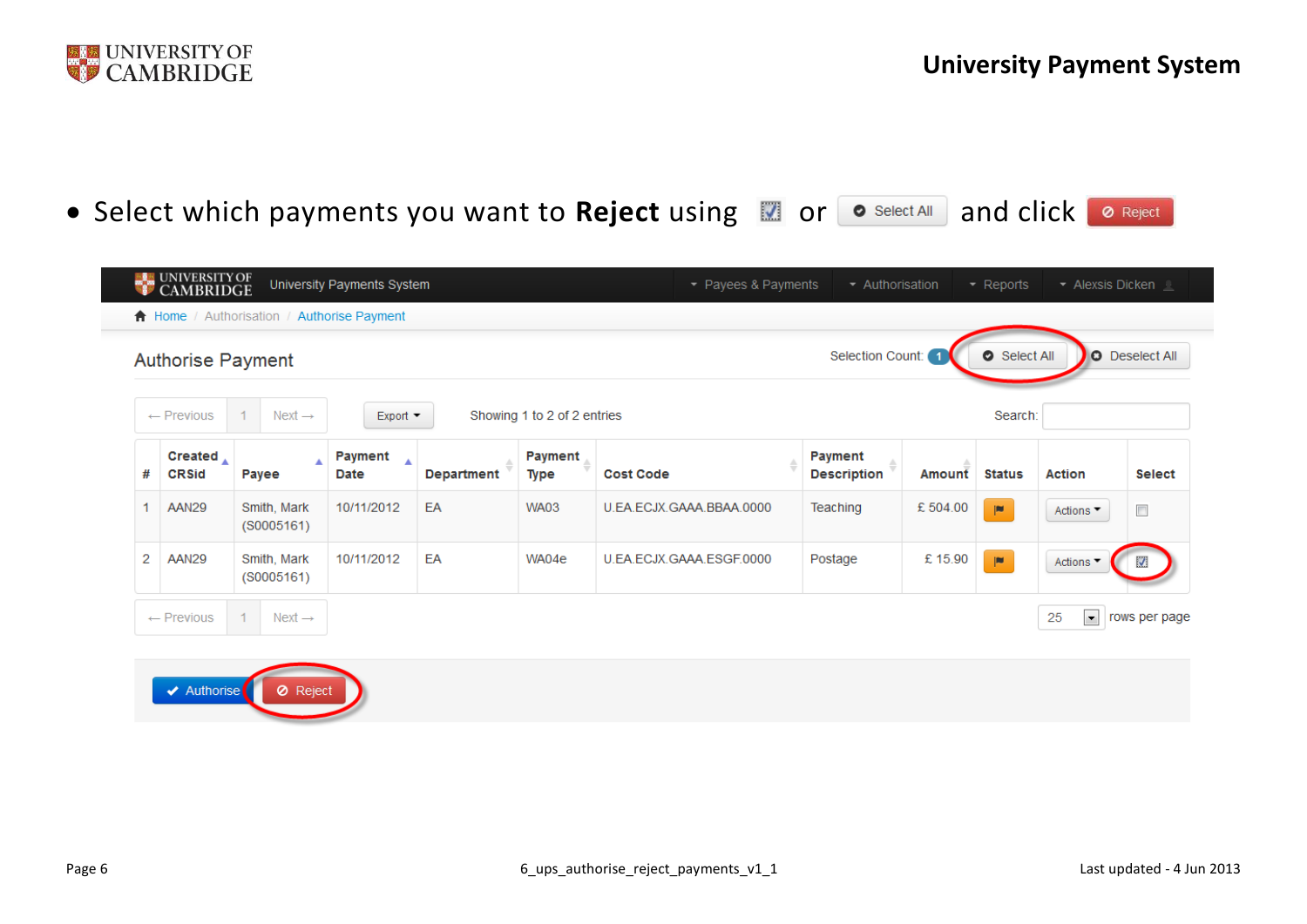

• A Home will then show status of remaining payments requiring authorisation, if any

| <b>UPS</b>                                  |                               | • Payees & Payments | • Authorisation | $\sim$ Reports                | • Alexsis Dicken |  |
|---------------------------------------------|-------------------------------|---------------------|-----------------|-------------------------------|------------------|--|
| <b>A</b> Home                               |                               |                     |                 |                               |                  |  |
| <b>Useful Links</b>                         | <b>Upcoming Payment Dates</b> |                     |                 | <b>Payment Authorisation</b>  |                  |  |
| University Payment System (UPS) Information | <b>Cut Off Date</b>           | <b>Payment Date</b> |                 | <b>Pending Requests</b>       | $\bullet$        |  |
| Human Resources Forms and Templates         | 01/11/2012                    | 10/11/2012          |                 | Rejections                    | $\vert 1 \vert$  |  |
| <b>Finance Division: Payroll</b>            | 15/11/2012                    | 24/11/2012          |                 | <b>Pending Authorisations</b> | $\bullet$        |  |
|                                             | 29/11/2012                    | 08/12/2012          |                 |                               |                  |  |

- Rejected payments will show in requesters Pending Requests and Rejections lists for amending and re-authorisation
- The requester will receive an email advising them if payments requests have been authorised or rejected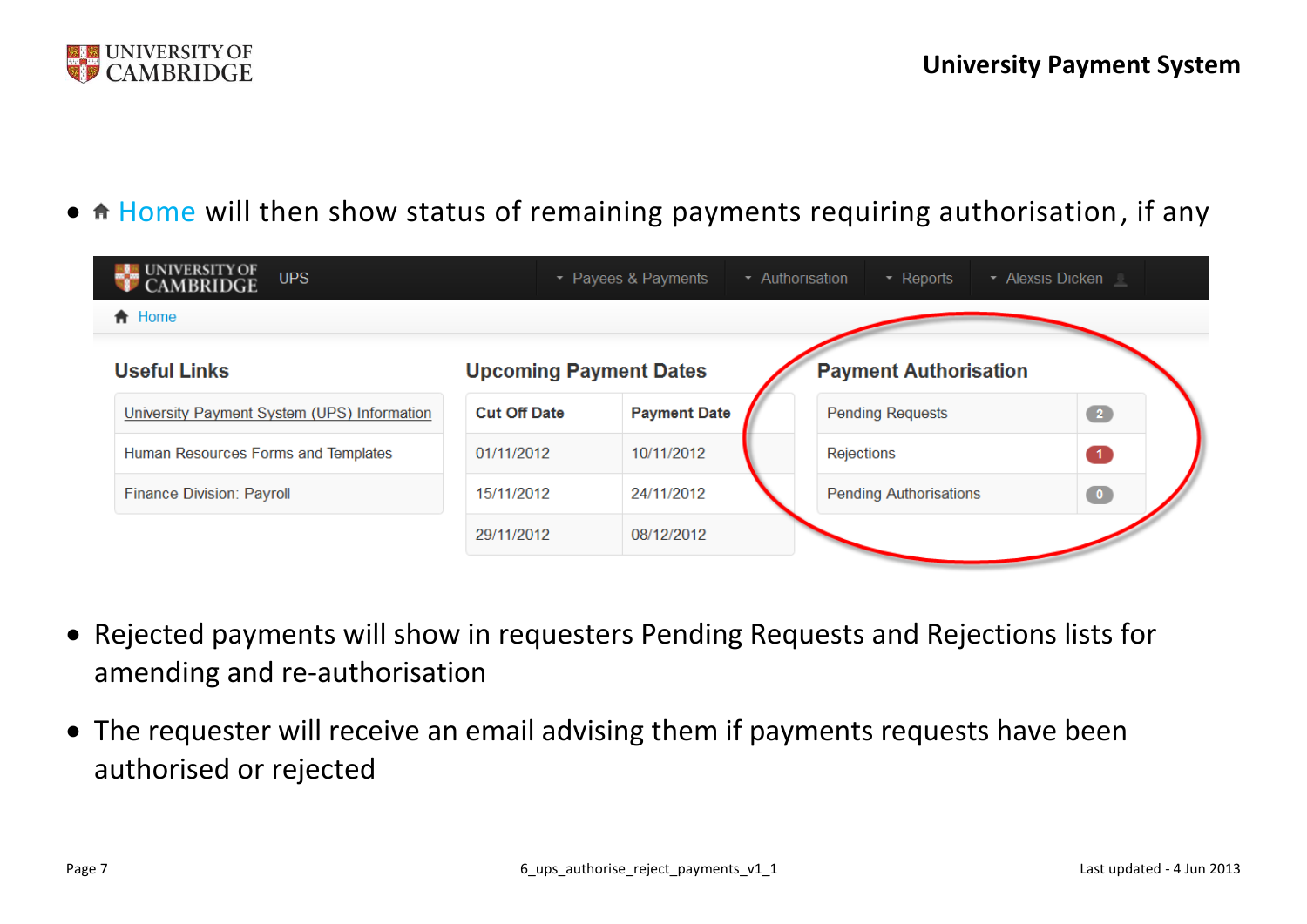

To **view Payments** for an individual, see 'Viewing Payments for an individual on UPS' guide